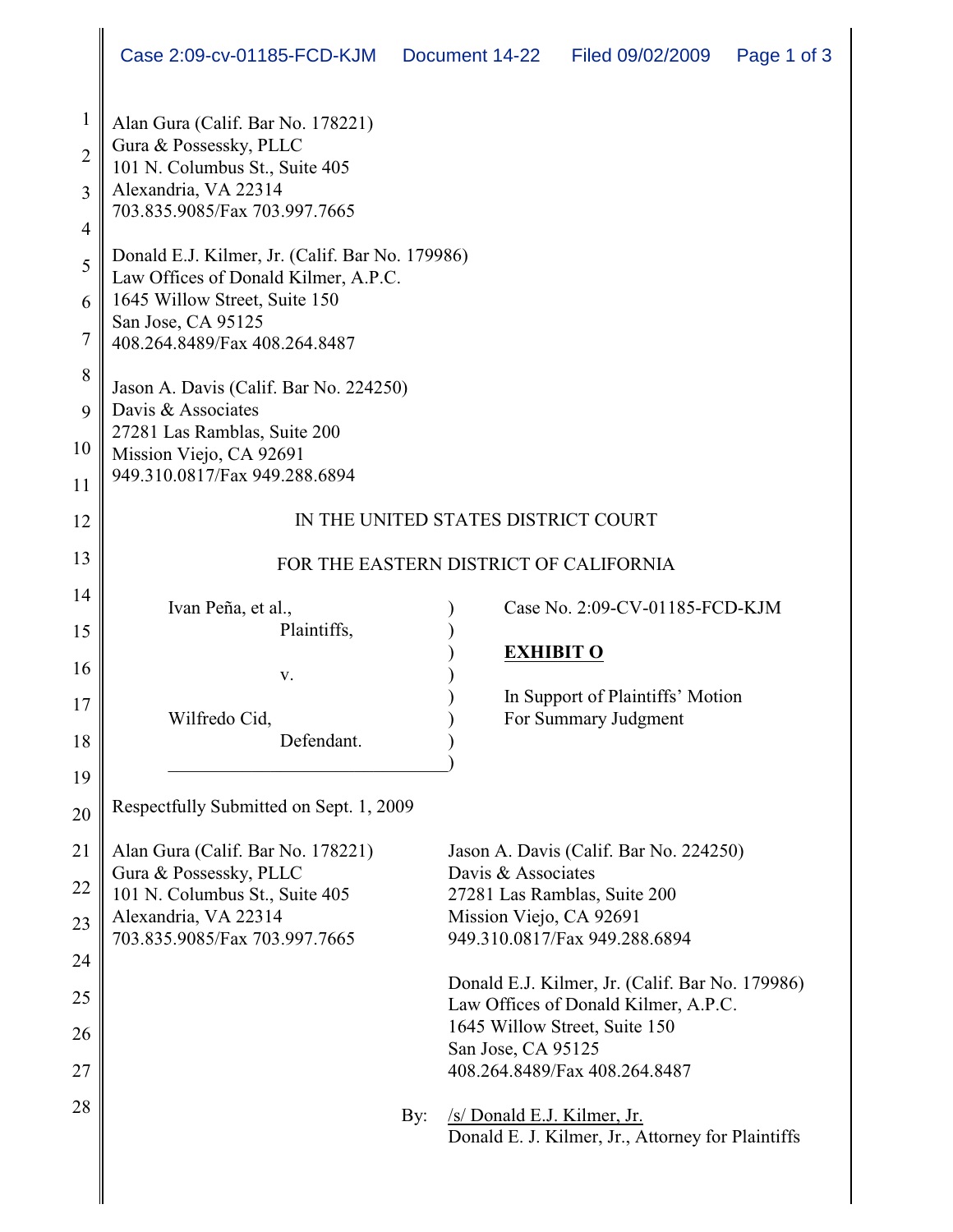## **CHIEF, METROPOLITAN POLICE DEPARTMENT**

## **\_\_\_\_\_\_\_\_\_\_\_\_\_\_\_\_\_\_\_\_\_\_\_\_\_\_\_\_\_\_\_\_\_\_\_\_\_\_\_\_\_\_\_\_\_\_\_\_\_\_\_\_\_\_\_\_ NOTICE OF EMERGENCY AND PROPOSED RULEMAKING**

The Chief of the Metropolitan Police Department, pursuant to subsections  $504(e)(4)$ , 504(f), and section 712 of the Firearms Regulations Control Act of 1975 (Act), effective March 31, 2009 (D.C. Law 17-0372; 56 DCR 1365), hereby gives notice of the adoption on an emergency basis of an amendment to add section 2325 to Chapter 23 (Guns and Other Weapons) of Title 24 (Public Space and Safety) of the District of Columbia Municipal Regulations (DCMR). The rulemaking exempts certain single action pistols manufactured before 1985 from the application of section 504 of the Act, and establishes that certain other types of pistols manufactured before 1985 are deemed included on the newly created District Roster of Handguns Determined Not to be Unsafe. The rulemaking is informed by the reasonable laws and regulations of the State of Maryland. The rulemaking will make the District's safe gun laws identical to the State of Maryland as to Pre-1985 pistols.

Emergency rulemaking action is necessary to interpret and implement the provisions of 504 of the Act and to add suitable weapons to the District's Roster of Handguns Determined Not to be Unsafe and to exempt suitable weapons from the application of the roster. Emergency rulemaking will immediately clarify those firearms that are eligible for sale, transfer, ownership, or possession so as to continue the District's compliance with the Supreme Court's decision and mandate in *District of Columbia v. Heller* concerning a person's constitutional right to legally possess a firearm in a person's home for the purpose of self-defense.

This emergency rulemaking was adopted on June 25, 2009, and became effective immediately. The emergency rulemaking will expire after one hundred and twenty (120) days, or upon publication of a Notice of Final Rulemaking in the D.C. Register, whichever occurs first.

The Chief also gives notice of her intent to take final rulemaking action to adopt the proposed rulemaking in not less than thirty (30) days from the date of publication of this notice in the D.C. Register.

## **Chapter 23 of Title 24 DCMR is amended to add section 2325 to read as follows:**

## **2325 PRE-1985 PISTOLS**

- 2325.1 Any pistol with a single action firing mechanism manufactured prior to 1985 shall be exempt from the application of section 504 of the Firearms Regulations Control Act of 1975, effective March 31, 2009 (D.C. Law 17- 0372; 56 DCR 1365).
- 2325.2 Any pistol manufactured prior to 1985, not subject to§ 2325.1, shall be deemed included on the District Roster established pursuant to § 2323.